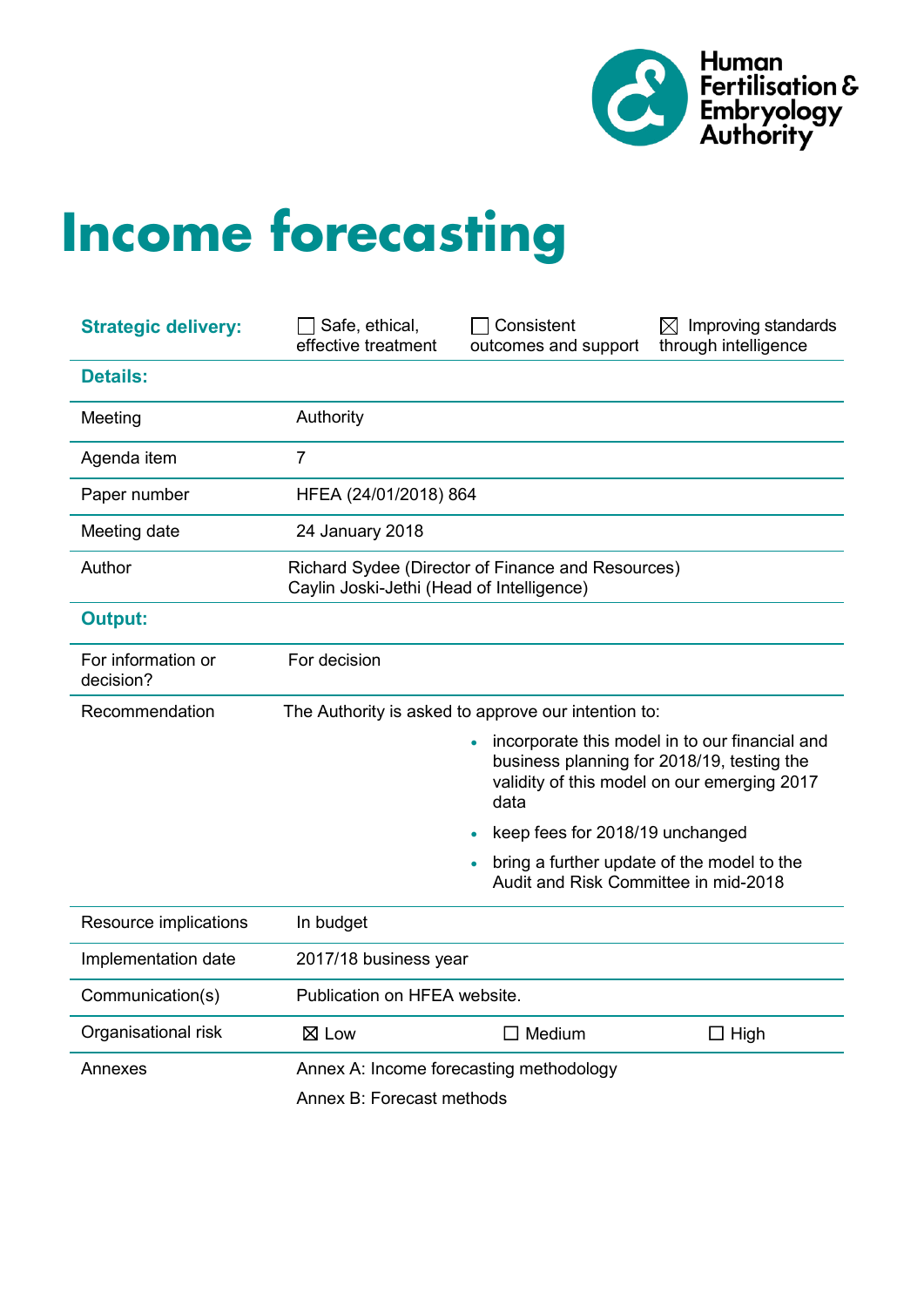

## **1. Introduction**

- **1.1.** Forecasting trends in the number and type of fertility treatments is not straightforward. The level of treatments in any given year depend on a complex interplay of the amount of public resources available (which varies across the four nations of the UK), the spending power of patients (the majority of which pay for the treatments themselves), and the demographic profile of the patient population.
- **1.2.** Yet accurate forecasting is of more than academic interest. For many years the HFEA has derived the majority of its income from a funding model which levies a charge against each treatment carried out (currently £80 per IVF cycle transfer and £35 for DI treatments). HM Treasury rules require the HFEA to recover the full cost of regulation and no more, subject to contingencies to cover salaries and the like if funding fell below expected levels. In recent years the HFEA has struggled to accurately forecast the likely number of treatments in any given year, with the result that it has regularly built up a surplus above and beyond what is required by Treasury rules. In response, the HFEA has reduced its fees to attempt to bring the budget into balance and it has used past surpluses to fund its Information for Quality (IFQ) programme, which has modernized the way in which we collect, verify, and use the data we hold, to the benefit of clinics and patients alike.
- **1.3.** The analysis contained within the paper illustrates the trends in treatment activity over the past 10 years, and highlights the variation between different age bands and regions in terms of activity growth. This analysis is of significant interest and use in its own right.
- **1.4.** This paper represents the first step in developing a new, more reliable, income forecasting model (attached at annex A). The model aims to identify the highlevel factors that influence treatment activity and income. We will use it, and further planned work, to inform future discussion with the sector around fees, ensuring that we continue to recover our full operating and costs and provide value for money.

## **2. The model**

- **2.1.** The forecasting model (Annex A) demonstrates that the treatment rate per capita is 0.44% (2016) and has increased steadily since 2007. This treatment rate per capita means that around 44 women in every 10,000 had a chargeable treatment in 2016.
- **2.2.** The prevalence of infertility in the UK population is around [1](#page-1-0)4%<sup>1</sup> (around 14 in every 100 women; or 1400 in every 10,000) which suggests that, despite significant increases in the uptake of fertility treatment over the past 25 years,

-

<span id="page-1-0"></span><sup>1</sup> https://www.nhs.uk/conditions/infertility/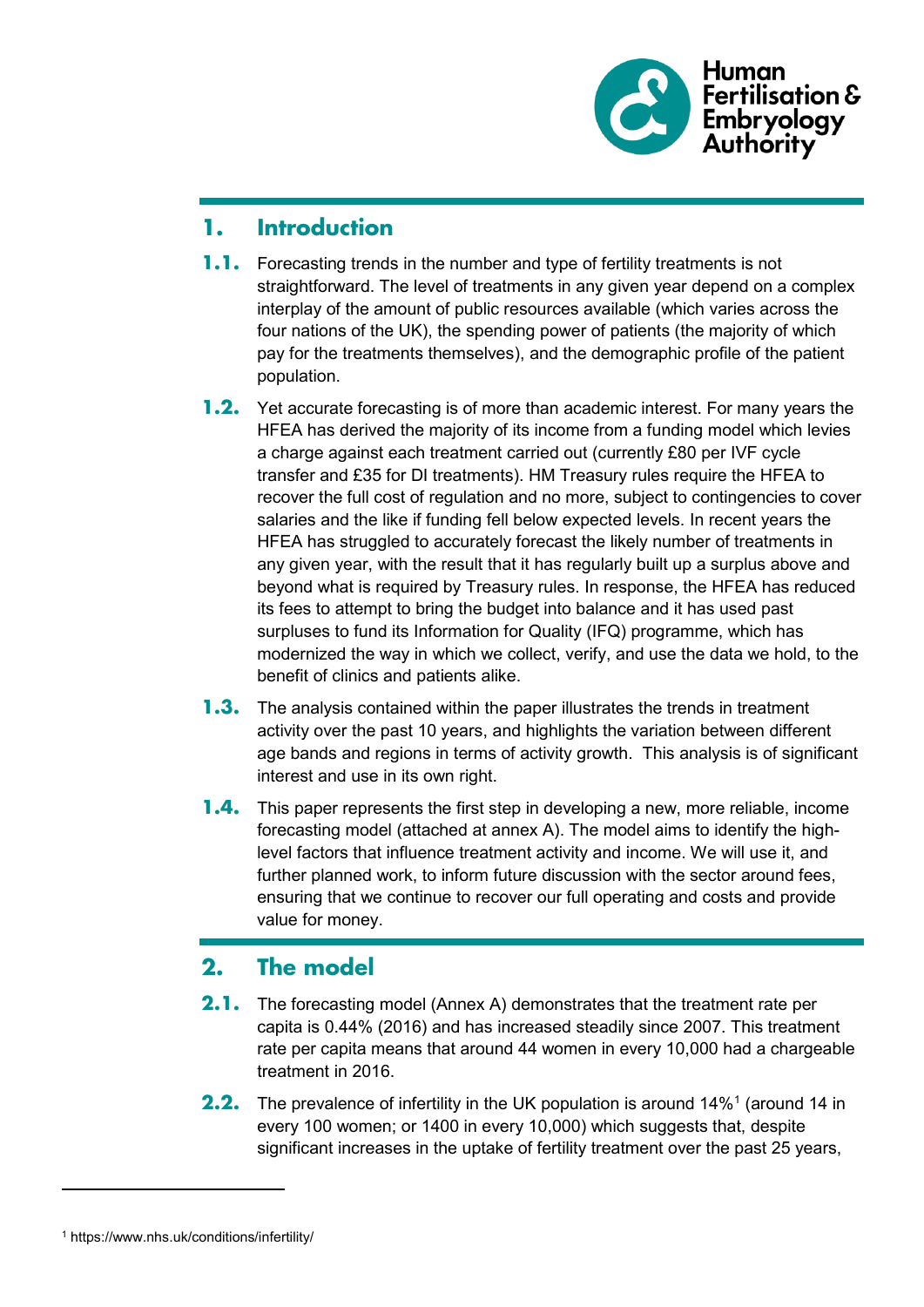the sector is still a very long way from market capacity (even allowing for the fact that IVF is not suitable for all who have problems with their fertility).

- **2.3.** The forecasting model shows that treatment rates vary by age band, and that different regions have shown different long-term trends in fertility treatment activity. These have not been incorporated into the model for reasons set out in Annex A.
- **2.4.** The model is based on forecasting the projected rate from past performance (using either a linear forecast or ETS model, methods which are explained at Annex B). This approach was selected as a common and replicable forecasting method, with the additional benefit that that the projected rate can then be applied to variants of the ONS population projections. This means that the rate can be applied to alternative population projections which might include substituted demographic assumptions (for example, the impact of Brexit on international migration).

## **3. Key forecasts from the model**

- **3.1.** Both methods (linear forecasting and ETS) forecast increases in the number of chargeable treatments, based on historic patterns to date. By 2020, both suggest the number of treatments will increase from 67492 in 2016 to between 70906 and 78319. In the first 6 months of 2017/18, there have been 34,564 chargeable treatments – the ETS quarterly method forecasted 34,884 treatments: this was an error of only -320 treatments (+0.93%).
- **3.2.** Treatment income is projected to increase from £4,850,819 in 2016 to between £5,454,427 and £5,896,934 by 2020, with the lower estimate for growth still providing an annual increase in income of c2% per annum.
- **3.3.** Taking the lower 95% interval, we would still see growth of c£90k each year through to 2020 (based on 2016/17 outturn). Although very early the increase we have seen in the first 6 months of this financial year is very similar to this estimate: using the quarterly estimates, income in the first 6 months of 2017/18 has been £2,668,730, compared to a quarterly forecast of £2,665,138 (an error of £3,592, or -0.13%). The income is within the confidence interval of £2,527,770 to £2,802,505.
- **3.4.** We've achieved a very high accuracy rate for short term forecasting using the methods selected. This exploratory work will inform whether we invest further resources into developing more advanced models.
- **3.5.** The combined impact of the factors discussed in this document indicate a likely increase in demand for fertility treatment and therefore chargeable activity over the next 5 years. The current model in the first 6 months of 2017/18 is accurate to within 99.8%.

## **4. Recommendations**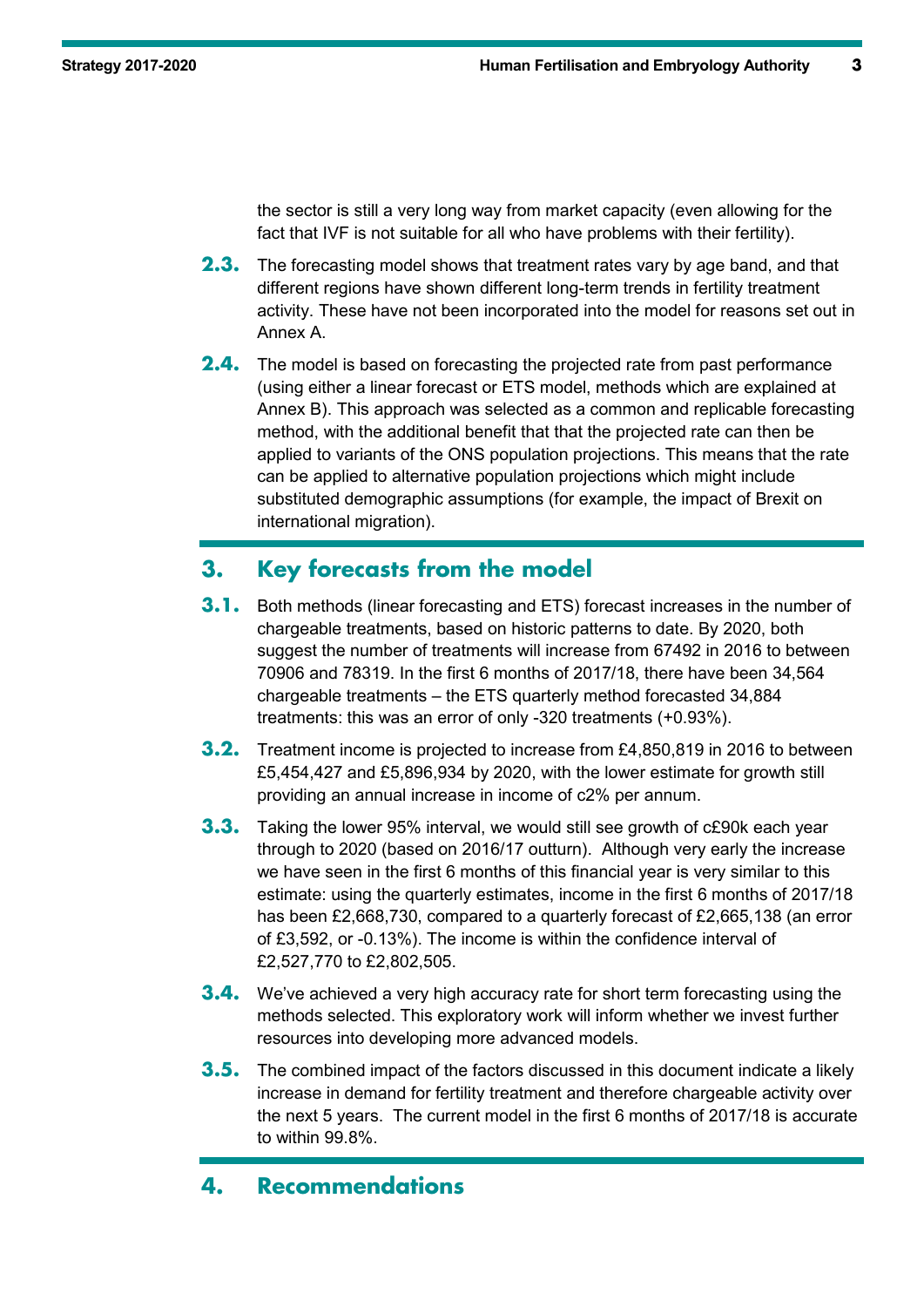- **4.1.** That we incorporate this model in to our financial and business planning for 2018/19, testing the validity of this model on our emerging 2017 data to determine if the results from the analysis provide realistic estimates of activity and income.
- **4.2.** In terms of fee changes we propose keeping fees for 2018/19 unchanged. The sector appreciates stability in terms of our fees and the information presently at hand does not indicate we could reduce our fees materially for 2018/19 based on forecast increased activity.
- **4.3.** We propose to bring a further update of the model to the Audit and Risk Committee in mid-2018, which will allow us to combine our improved income forecast model with the three-year financial plan and proposals for future fees from April 2019.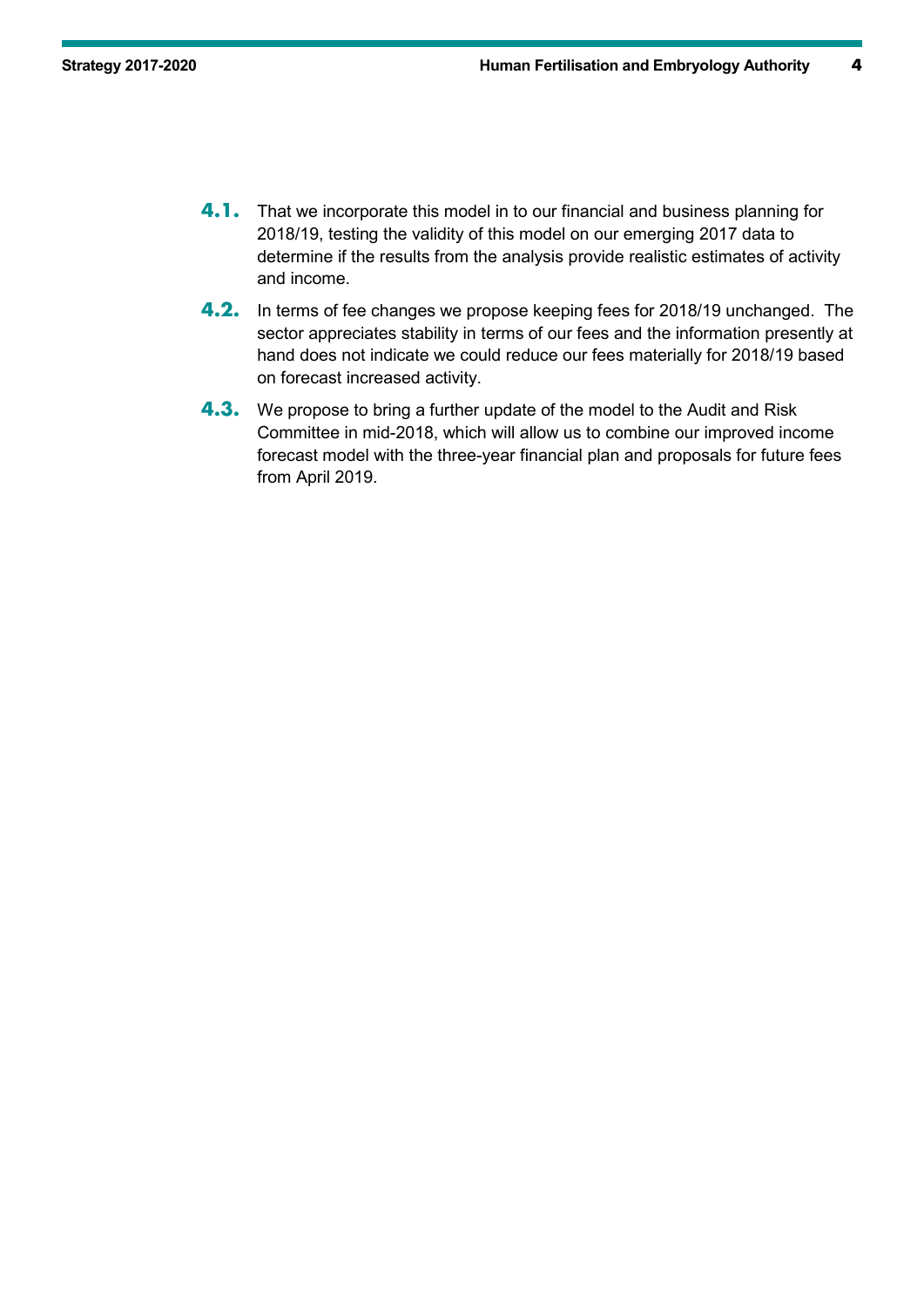-

## **Annex A: Income forecasting methodology**

## **1. Background**

- **1.1.** The HFEA derives its income primarily from charging a fee for certain treatments: presently £80 for an IVF cycle/transfer and £35 for DI treatments.
- **1.[2](#page-4-0).** This report aims to identify the high-level factors<sup>2</sup> influencing income generated from patient fees at the HFEA and to explore the practicality of developing a simple forecasting model for treatment activity and income.
- **1.3.** The fertility sector is a rapidly developing sector, responding to technical advances, market activity, national campaigns and increased public awareness. Therefore, forecasting techniques, which are based only on what has happened historically, will be most valuable where the historic market most closely reflects how we anticipate the market will continue to develop. This means that short term forecasts are likely to be more accurate than long-term forecasts, which might be affected by market changes that we can't currently anticipate.
- **1.4.** By analysing the historic activity trends, we can begin to understand the factors that need to be considered when developing a future forecasting methodology. We have chosen to review chargeable treatment cycles across the sector since 2007 as the data across this period is consistent for both NHS and privately funded treatments and as such provide a statistically valid sample for analysis.
- **1.5.** The output from this report and the further work we will undertake will be used to inform future discussions around fees, ensuring we continue to recover our operating costs and provide value for money.

## **2. Patient age variation**

- **2.1.** It's important to understand how treatment activity varies by patient age so that changes in the overall population demographic profile can be mapped to future fertility treatment activity (and therefore income).
- **2.2.** The age profile shows that for all treatment types, and over time, the bulk of cycles take place for women who are between 31 and 40. The age profile is slightly lower for DI cycles compared to IVF, and there has also been a greater shift towards a younger profile for DI cycles when compared to 2012.

<span id="page-4-0"></span> $2$  The data used in the production of this report contains unverified data, and was extracted in October 2017. Data is subject to change over time as it is a live register. The term treatment, as used in this document, refers to a chargeable treatment cycle (typically one that involves a transfer of eggs, or DI, but may include other definitions).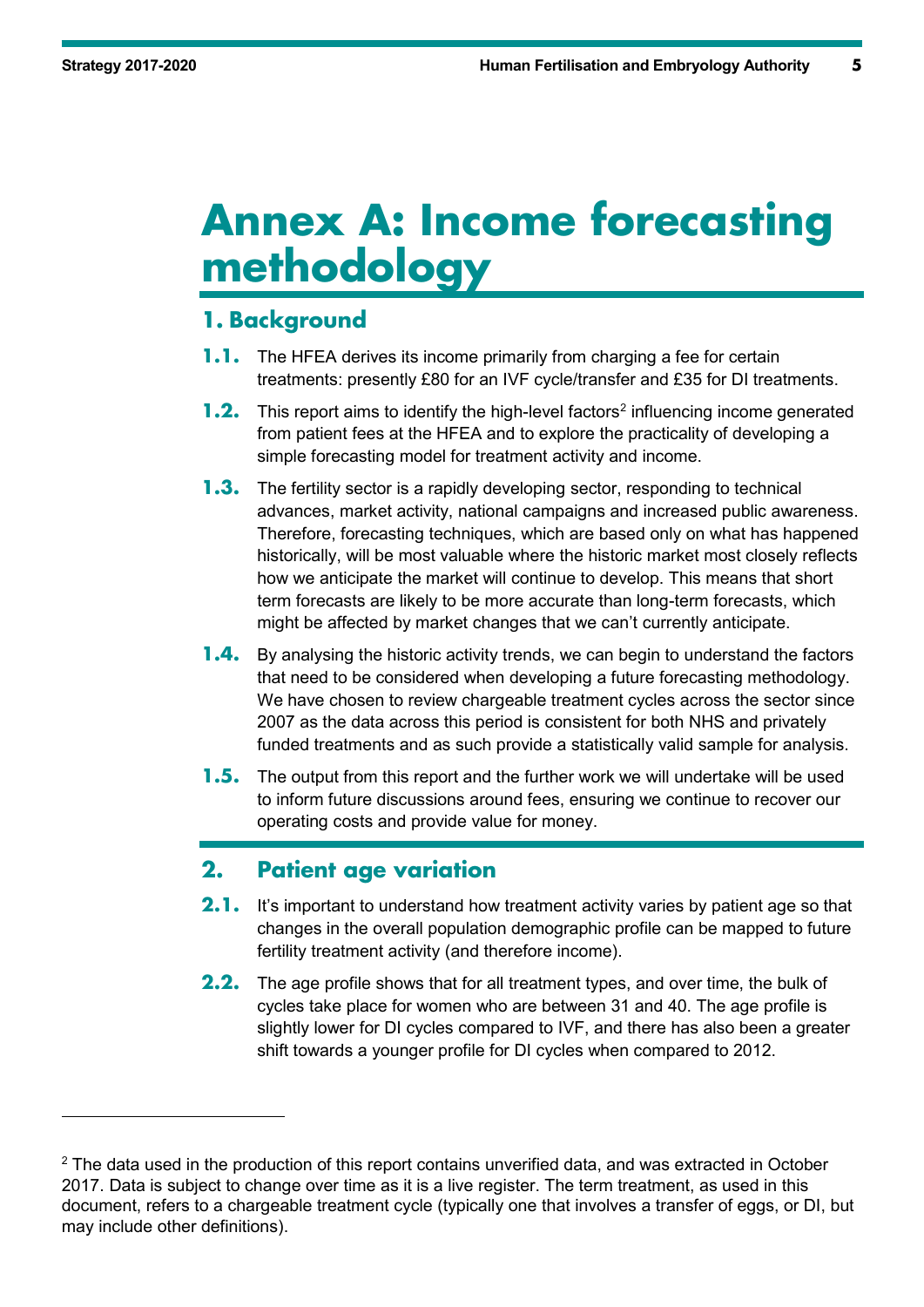

#### Age profile (% of total treatment cycles) for DI and IVF in 2012 and 2016

- **2.3.** The greatest rate of growth in number of cycles has been seen in the older age bands: 45 to 54, whilst the 20-24 age band has decreased. The high percentage increases seen in some of the smaller age bands (e.g. 45 to 54) have a relatively small real impact on the number of cycles over time, due to their small initial numbers; however, it does suggest that we should monitor and remain abreast of any changes within individual age bands as each shows difference patterns of change over time.
- **2.4.** There has been consistent growth in treatment cycles for women aged 25 to 39 – also the age bands with the highest numbers of ferility treatments.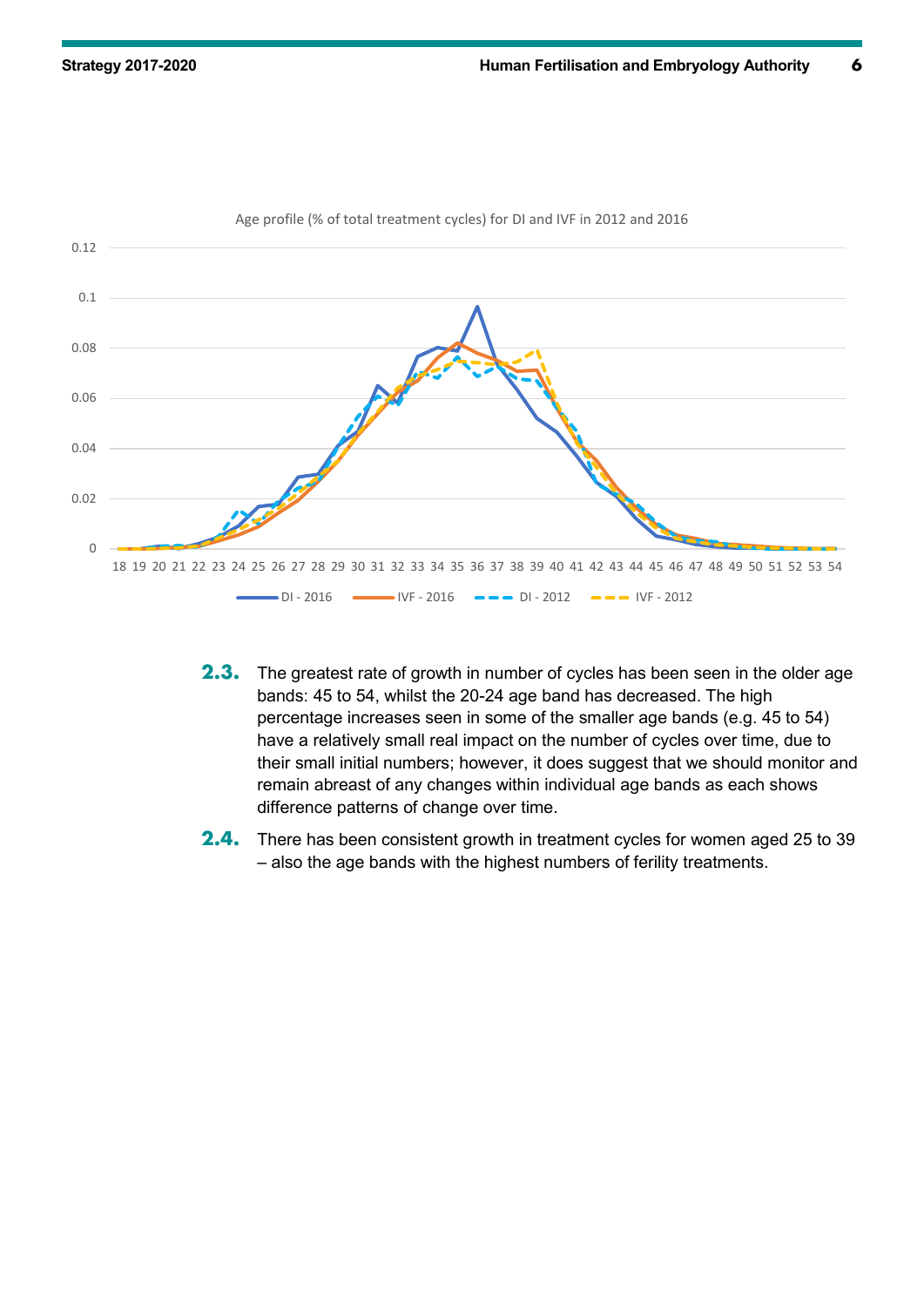

% change by age band (excludes 18-19 and 55-57)

## **3. Regional variation**

- **3.1.** Understanding how treatment activity varies by region could allow us to develop more tailored forecasts.
- **3.2.** There is significant variation in regional growth over the past 10 years, but we have not yet explored how this might impact on the overall forecast.

### **4. Treatment activity**

- **4.1.** Knowing how treatment activity (and therefore income) fluctuates over time and throughout the year, enables us to plan efficient use of our resources within and across financial years.
- **4.2.** The number of annual treatment cycles across the sector has increased by 39% for DI, and 44% for IVF from 2007 (an average of 4.3% and 4.9% each year respectively). The proportion of DI-IVF cycles has remained constant over time.

| Year | DI    | <b>IVF</b> | $%$ IVF |
|------|-------|------------|---------|
| 2007 | 3,900 | 43,219     | 92%     |
| 2008 | 3,999 | 45,944     | 92%     |
| 2009 | 3,896 | 49,666     | 93%     |
| 2010 | 3,946 | 52,961     | 93%     |
| 2011 | 4,108 | 55,717     | 93%     |
| 2012 | 4,478 | 55,354     | 93%     |
| 2013 | 4,641 | 56,873     | 92%     |
| 2014 | 4,696 | 58,409     | 93%     |
| 2015 | 4,971 | 59,866     | 92%     |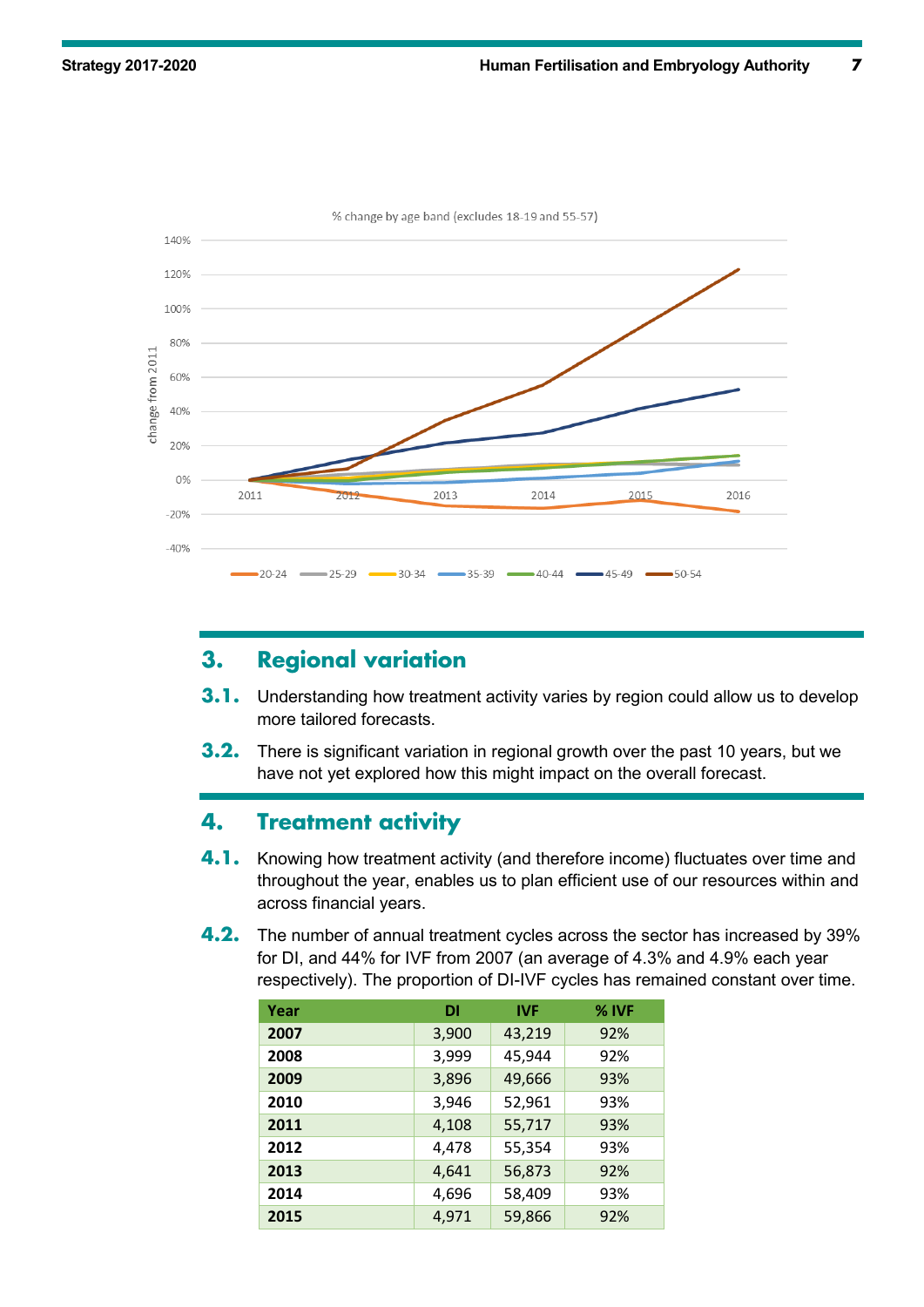

**4.3.** There is a seasonal pattern in chargeable treatments for all patients. The same seasonal variation is observed across all regions, funding types and patient age. This is important to note as it means income is expected to fluctuate significantly each quarter, which may have implications on financial planning.

Treatment count by month from 2007 to 2016



## **5. Funding of treatment**

- **5.1.** Although we don't include funding type in the final model, we explored changes in funding type over time, as national policy changes may have an impact on the number of patients able to access NHS-funded fertility treatment. If national policy did affect this, we would need to think about what the likely impact would be and how we would account for it in our forecasts.
- **5.2.** The proportion of cycles funded by the NHS has remained stable from 2010 to 2016; a much higher proportion of IVF cycles are NHS funded than DI cycles. In the table below, 'unknown' funding has been excluded, so total treatments may not equal the total number of chargeable treatments.

|                   | <b>Private (IVF and</b><br>DI) | NHS (IVF and DI) | % NHS (IVF and<br>DI) | $%$ NHS $(DI)$ | $%$ NHS (IVF) |
|-------------------|--------------------------------|------------------|-----------------------|----------------|---------------|
| 2007 <sup>3</sup> | 5,072                          | 1,676            | 25%                   | 18%            | 26%           |
| 2008              | 32,286                         | 13,345           | 29%                   | 16%            | 30%           |
| 2009              | 33,556                         | 19,466           | 37%                   | 19%            | 38%           |
| 2010              | 34,701                         | 21,899           | 39%                   | 19%            | 40%           |
|                   |                                |                  |                       |                |               |

<span id="page-7-0"></span><sup>3</sup> In 2007, funding type was not routinely collected (there were a high number of 'unknowns'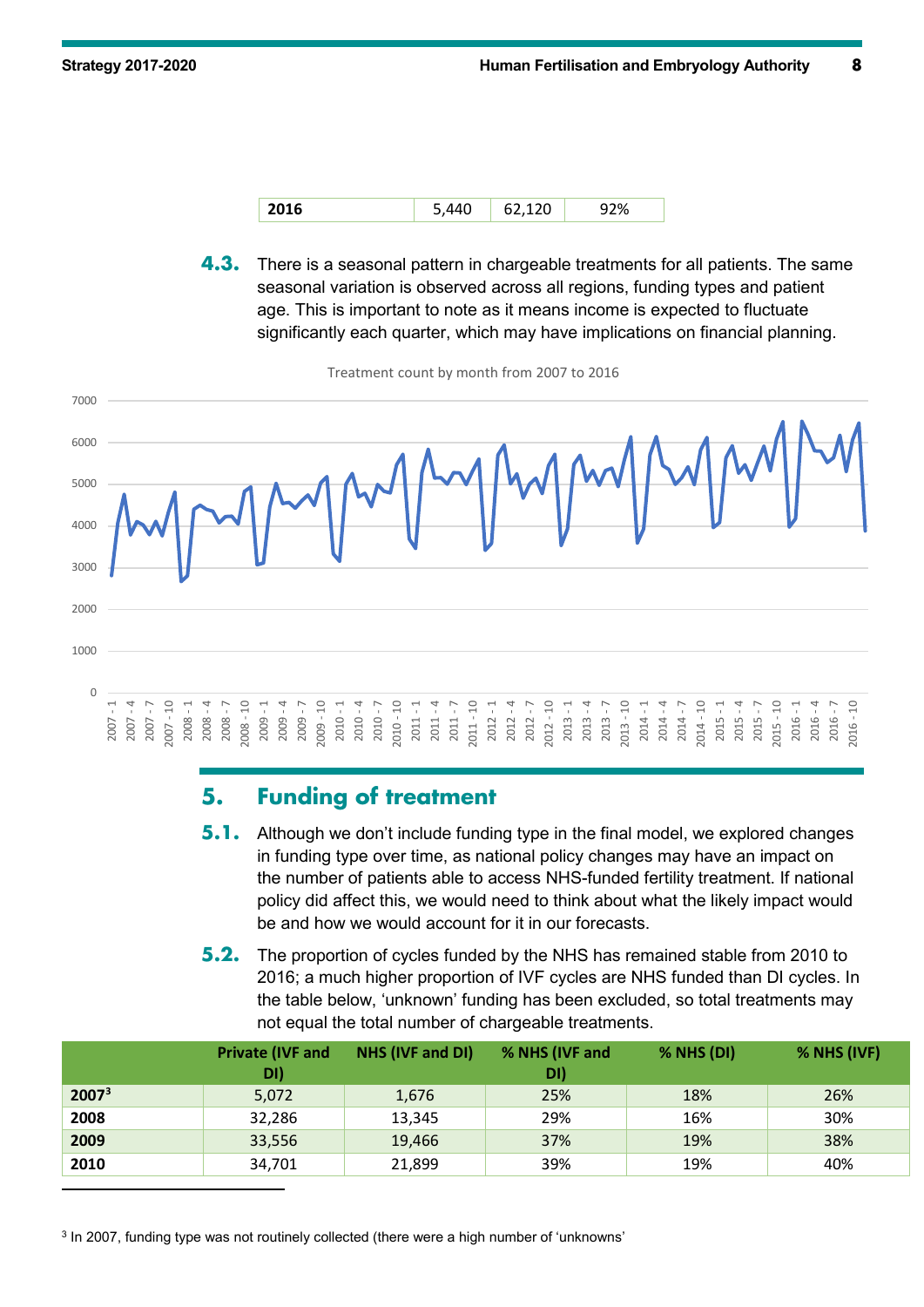| 2011 | 36,668 | 22,769 | 38% | 18% | 40% |
|------|--------|--------|-----|-----|-----|
| 2012 | 36,834 | 22,575 | 38% | 16% | 40% |
| 2013 | 37,064 | 23,988 | 39% | 16% | 41% |
| 2014 | 38,009 | 24,592 | 39% | 15% | 41% |
| 2015 | 39,335 | 25,067 | 39% | 17% | 41% |
| 2016 | 40,939 | 26,192 | 39% | 16% | 41% |

## **6. Summary of demographic and activity data**

- There has been a steady increase in the number of chargeable cycles over time.
- The proportion of cycles funded by the NHS remained steady between 2010 and 2016.
- Most cycles occur for women aged 31 to 40 years of age, and there is constant growth in this age band.
- There has been significant growth in the number of cycles for women aged 45 to 54.
- Regions show different trends in growth rates, of which the overall impact on activity is difficult to gauge.

## **7. Treatment rates using ONS population estimates**

- **7.1.** Rates per capita (a rate proportional to the number of persons in a population) should be used to understand if changes in the fertility trends are driven by changes in the size of the underlying population.
- **7.2.** The ONS produces national population estimates, provided for single year of age and regions. The population bases used in the tables excludes 18-19 and 55-57 year olds for consistency, as there are very small numbers of patients accessing treatments in these age ranges.
- **7.3.** The population estimates used are the ONS 2016 mid-year estimates, produced in June 2017[4](#page-8-0) .
- **7.4.** One drawback of treatment rates per capita is that, based on the data we have used for this analysis, we are assuming a constant rate of repeat treatments, whereas in actual fact, as success rates of IVF and DI continue to rise, we are likely to have fewer patients having repeat treatments.

#### **Overall Rate**

-

 $\overline{A}$ 

<span id="page-8-0"></span>https://www.ons.gov.uk/peoplepopulationandcommunity/populationandmigration/populationestimates/qmis/annualmidyearpopulati onestimatesqmi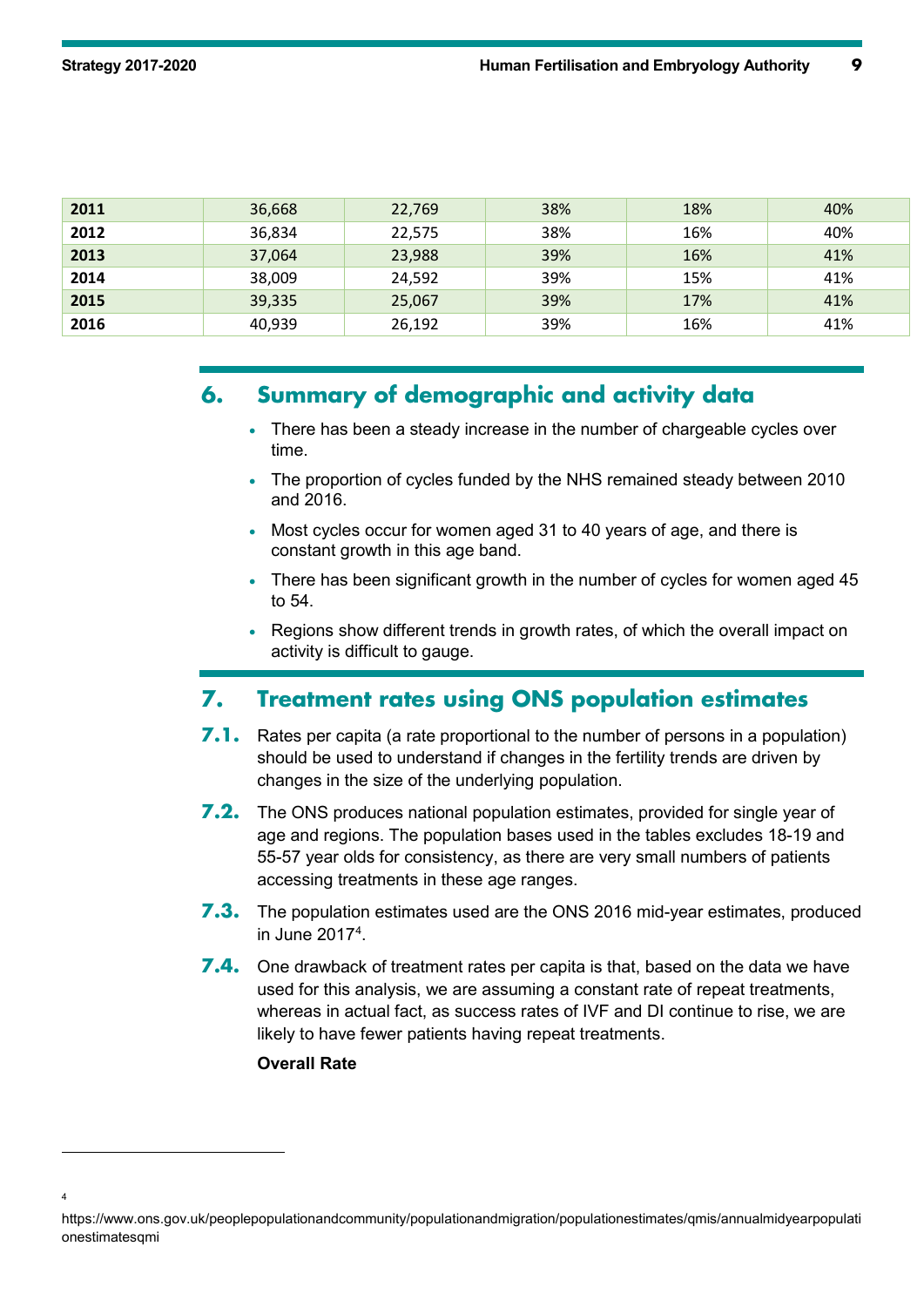- **7.5.** The overall chargeable treatment rate per capita (for 20-54 year olds) is 0.44%, at around 0.11% each quarter (or, if we assumed each treatment was for a separate individual, 0.44% of women had fertility treatment).
- **7.6.** This has shown a steady increase from 2007: over the past 10 years the number of treatment cycles as a % of the total female population (for women aged 20 to 54) has increased from 0.32% to 0.44%, so growth in activity cannot be explained just by the change in the population size. Although the rate remained stable between 2011 and 2012; from 2012, which represents the most recent indication of trends in the developing fertility sector, the rate has consistently increased.
- **7.7.** Estimates suggest that the incidence of infertility in the UK population is 1:7 to 1:6 (14% to 17%). Therefore, despite the very significant increase in the amount of fertility treatment undertaken over the past 25 years, the sector is still a very long way from market capacity (even allowing for the fact that IVF is not suitable for all who have problems with their fertility).

|      | <b>Population</b> | <b>DI</b> | <b>IVF</b> | <b>IVF or DI</b> | DI    | <b>IVF</b> |
|------|-------------------|-----------|------------|------------------|-------|------------|
| 2007 | 14,813,112        | 3,896     | 43,198     | 0.32%            | 0.03% | 0.29%      |
| 2008 | 14,932,461        | 3,996     | 45,912     | 0.33%            | 0.03% | 0.31%      |
| 2009 | 15,016,012        | 3,895     | 49,651     | 0.36%            | 0.03% | 0.33%      |
| 2010 | 15,122,508        | 3,945     | 52,946     | 0.38%            | 0.03% | 0.35%      |
| 2011 | 15,233,433        | 4,107     | 55,705     | 0.39%            | 0.03% | 0.37%      |
| 2012 | 15,289,770        | 4,478     | 55,347     | 0.39%            | 0.03% | 0.36%      |
| 2013 | 15,321,322        | 4,636     | 56,864     | 0.40%            | 0.03% | 0.37%      |
| 2014 | 15,358,039        | 4,694     | 58,403     | 0.41%            | 0.03% | 0.38%      |
| 2015 | 15,403,368        | 4,968     | 59,853     | 0.42%            | 0.03% | 0.39%      |
| 2016 | 15,419,018        | 5,431     | 62,061     | 0.44%            | 0.04% | 0.40%      |

#### **Change in population, and change in treatment**

**7.8.** Overall, total population growth between 2007 and 2016 for 20 to 54 year olds has been +4.1%. Treatment activity, however, has increased by 43.3%, suggesting increased activity (and associated income) cannot be explained by population growth alone. This is also the case using more recent population and activity changes (e.g. between 2013 and 2016): treatment activity has increased at a greater rate than population growth.

| <b>Change period</b> |                           | $20 - 24$ | $25 - 29$ | $30 - 34$ | 35-39   | 40-44    | 45-49   | 50-54  | All (20-54) |
|----------------------|---------------------------|-----------|-----------|-----------|---------|----------|---------|--------|-------------|
| 2007-2016            | Population                | 2.0%      | 9.1%      | 10.9%     | $-8.9%$ | $-11.8%$ | 8.7%    | 24.3%  | 4.1%        |
|                      | <b>Treatment activity</b> | 23.0%     | 50.0%     | 53.1%     | 32.8%   | 43.2%    | 99.6%   | 205.6% | 43.3%       |
|                      |                           |           |           |           |         |          |         |        |             |
| 2013-2016            | Population                | $-2.3%$   | 2.6%      | 1.4%      | 5.4%    | $-7.5%$  | $-1.4%$ | 7.1%   | 0.6%        |
|                      | <b>Treatment activity</b> | $-3.9%$   | 2.4%      | 8.6%      | 12.5%   | 9.5%     | 25.8%   | 65.0%  | 9.7%        |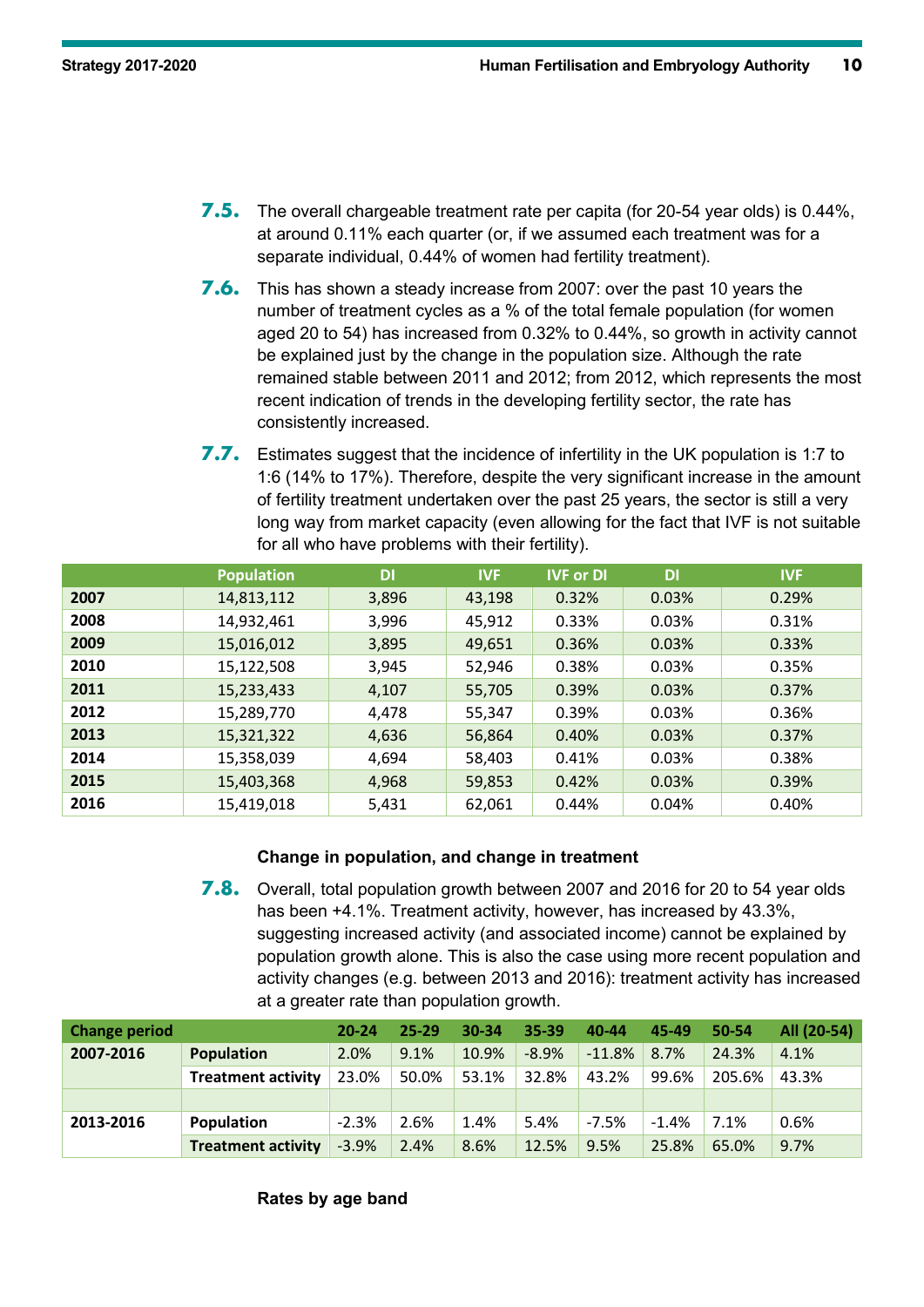- **7.9.** The highest treatment per capita rate is for women aged 35-39 in which this treatment rate has also increased the most from 2007 (from 0.83% to 1.21%). Treatment rate per capita has increased considerably for women aged 30-34 and 40-44, whereas there does not seem to be much change for women aged 20 to 29 or 45 to 49, as a proportion of the total population.
- **7.10.** The chart below shows treatments as a proportion of the total population within each age band.



Treatments as a proportion of the population by age band: 2007. 2012 and 2016

## **8. Summary of treatment activity per capita**

- The overall treatment rate per capita is 0.44% in 2016, which has increased steadily from 2007 (0.32%). The growth in treatment activity of 43.3% compared to a population increase of 4.1% indicates that population size is one of many factors driving increased activity.
- Rates vary considerably by age band, suggesting a more advanced forecasting model which incorporates age band trends could be developed. However, the need to do this should be balanced against the additional value gained from developing a more specified forecasting model (which does not always equate to better estimates).

## **9. Forecasting**

#### **Purpose and methodology**

**9.1.** As the purpose of this paper is not to develop an advanced forecasting model, highly specified to the current context, the time series methods explored in the development of the model are simplistic, high level and described in Annex B.

#### **Annual Forecast**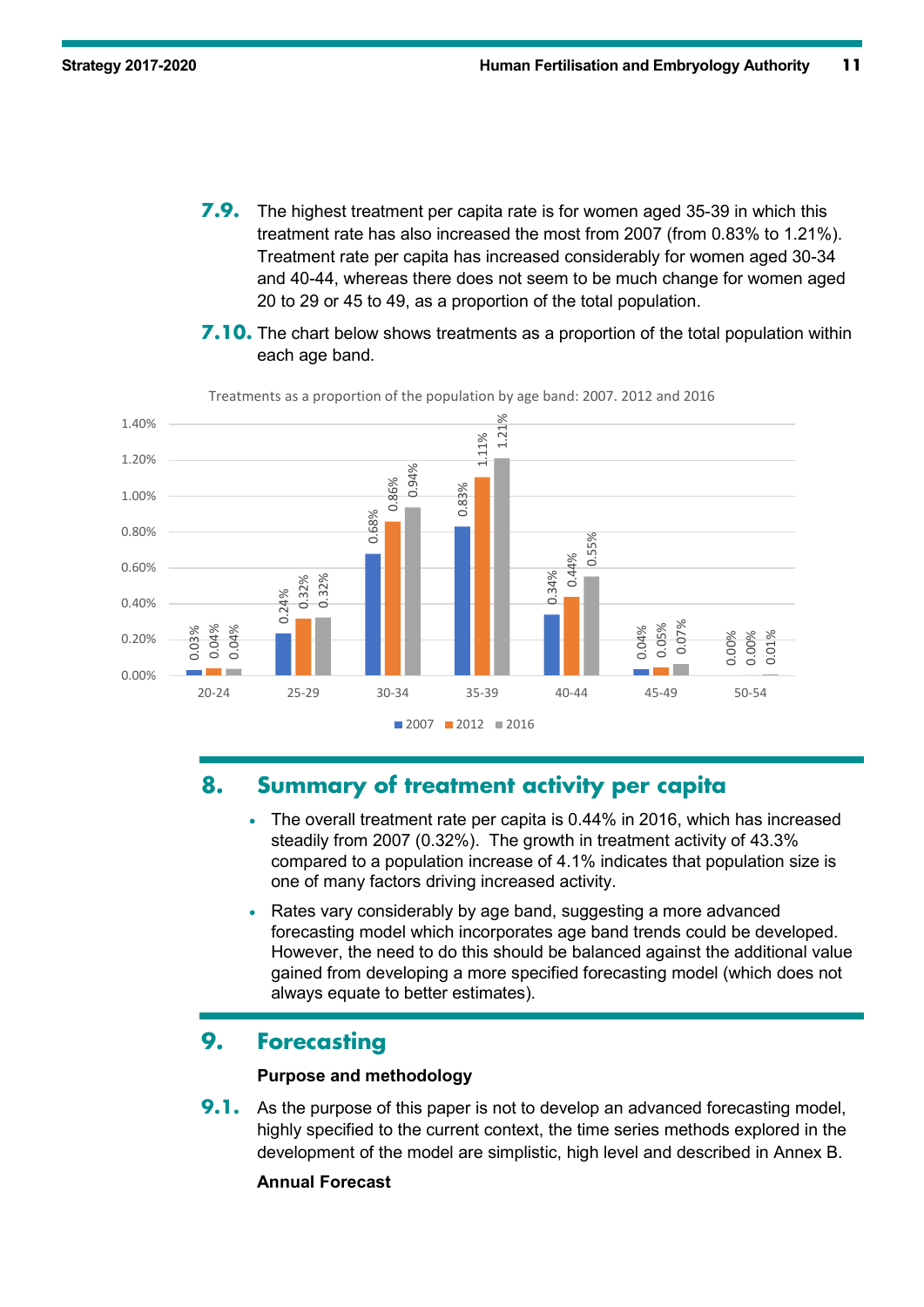- **9.2.** The table below shows the rate forecasted using linear forecasting, exponential smoothing (default excel values), and for comparison, retaining a constant rate as seen in 2016 (0.44%).
- **9.3.** There are minimal differences in the rate between a linear model and ETS model either short term or long term: both increase to 0.49% by 2020, and increase to 0.55% in 2025 and 0.61% in 2030. It is important to remember that current trends may not hold true when looking further than a few years into the future, so the 2025 and 2030 estimates are provided for context, as opposed to a likely outcome based on the information we currently hold.
- **9.4.** We forecast that by 2020, the number of chargeable treatments is expected to increase to 74,919 (linear forecast) or 74,613 (ETS) with a 95% confidence range of 70,906 to 78,319.
- **9.5.** This forecast is supported by data from the first 6 months of 2017/18, during which there have been 34,564 chargeable treatments – the ETS quarterly method forecasted 34,884 treatments: an error of just -320 treatments (+0.93%).

|          | <b>Total Population</b> | <b>IVF</b> or DI Rate<br>(linear) | IVF or DI Rate (ETS) | constant 2016 rate)<br>Forecast (assume | Linear forecast | <b>ETS Forecast</b> | <b>ETS</b> confidence<br>interval | interval (counts)<br>ETS confidence | assumes 100% IVF<br>£ (ETS forecast) | assumes 92% IVF,<br>£ (ETS forecast) -<br>8% DI | 92% IVF,<br>Lower 95%<br>8% DI<br>assumes | assumes 92% IVF,<br>Upper 95%<br>8% DI |
|----------|-------------------------|-----------------------------------|----------------------|-----------------------------------------|-----------------|---------------------|-----------------------------------|-------------------------------------|--------------------------------------|-------------------------------------------------|-------------------------------------------|----------------------------------------|
| 2007     | 14813112                | 0.32%                             | 0.32%                | 47094                                   | 47094           | 47094               | $\overline{\phantom{a}}$          | $\overline{\phantom{a}}$            | $\overline{\phantom{a}}$             | $\overline{\phantom{a}}$                        | $\overline{\phantom{a}}$                  | $\overline{\phantom{a}}$               |
| 2008     | 14932461                | 0.33%                             | 0.33%                | 49908                                   | 49908           | 49908               | $\overline{\phantom{a}}$          | $\overline{\phantom{a}}$            | $\overline{\phantom{a}}$             | $\overline{a}$                                  | $\overline{\phantom{a}}$                  | $\overline{\phantom{a}}$               |
| 2009     | 15016012                | 0.36%                             | 0.36%                | 53546                                   | 53546           | 53546               | $\overline{\phantom{a}}$          | $\overline{\phantom{0}}$            | $\overline{\phantom{a}}$             | $\qquad \qquad \blacksquare$                    | $\overline{\phantom{m}}$                  | $\qquad \qquad \blacksquare$           |
| 2010     | 15122508                | 0.38%                             | 0.38%                | 56891                                   | 56891           | 56891               | $\overline{\phantom{a}}$          | $\overline{a}$                      | $\overline{\phantom{a}}$             | $\overline{\phantom{a}}$                        | $\overline{a}$                            | $\overline{\phantom{a}}$               |
| 2011     | 15233433                | 0.39%                             | 0.39%                | 59812                                   | 59812           | 59812               | $\overline{\phantom{a}}$          | $\overline{\phantom{0}}$            | $\overline{\phantom{a}}$             | $\qquad \qquad \blacksquare$                    | $\qquad \qquad \blacksquare$              | $\overline{\phantom{a}}$               |
| 2012     | 15289770                | 0.39%                             | 0.39%                | 59825                                   | 59825           | 59825               | $\overline{\phantom{a}}$          | $\overline{\phantom{a}}$            | $\overline{\phantom{a}}$             |                                                 | $\overline{\phantom{m}}$                  | $\overline{\phantom{a}}$               |
| 2013     | 15321322                | 0.40%                             | 0.40%                | 61500                                   | 61500           | 61500               | $\overline{\phantom{a}}$          | $\qquad \qquad \blacksquare$        | $\overline{\phantom{0}}$             |                                                 | $\overline{\phantom{m}}$                  |                                        |
| 2014     | 15358039                | 0.41%                             | 0.41%                | 63097                                   | 63097           | 63097               | $\qquad \qquad \blacksquare$      | $\overline{\phantom{a}}$            | $\overline{\phantom{a}}$             |                                                 | $\overline{\phantom{a}}$                  | $\overline{\phantom{a}}$               |
| 2015     | 15403368                | 0.42%                             | 0.42%                | 64821                                   | 64821           | 64821               | $\overline{\phantom{a}}$          | $\qquad \qquad \blacksquare$        | $\qquad \qquad \blacksquare$         |                                                 | $\qquad \qquad \blacksquare$              | $\overline{\phantom{a}}$               |
| 2016     | 15419018                | 0.44%                             | 0.44%                | 67492                                   | 67492           | 67492               | $\overline{a}$                    | $\overline{\phantom{a}}$            | L,                                   |                                                 | $\overline{\phantom{a}}$                  | $\overline{\phantom{a}}$               |
| 2017     | 15415782                | 0.45%                             | 0.45%                | 67478                                   | 69622           | 69309               | 0.01%                             | 2009                                | 5544720                              | 5295208                                         | 5141720                                   | 5448695                                |
| 2018     | 15412773                | 0.46%                             | 0.46%                | 67465                                   | 71504           | 71193               | 0.02%                             | 2703                                | 5695440                              | 5439145                                         | 5232636                                   | 5645654                                |
| 2019     | 15385807                | 0.48%                             | 0.47%                | 67347                                   | 73272           | 72963               | 0.02%                             | 3249                                | 5837040                              | 5574373                                         | 5326150                                   | 5822597                                |
| 2020     | 15335553                | 0.49%                             | 0.49%                | 67127                                   | 74919           | 74613               | 0.02%                             | 3707                                | 5969040                              | 5700433                                         | 5417218                                   | 5983648                                |
| $\cdots$ |                         |                                   |                      |                                         |                 |                     |                                   |                                     |                                      |                                                 |                                           |                                        |
| 2025     | 15268671                | 0.55%                             | 0.55%                | 66834                                   | 83984           | 83686               | 0.04%                             | 5465                                | 6694880                              | 6393610                                         | 5976084                                   | 6811136                                |
| $\cdots$ |                         |                                   |                      |                                         |                 |                     |                                   |                                     |                                      |                                                 |                                           |                                        |
| 2030     | 14954982                | 0.61%                             | 0.61%                | 65461                                   | 91458           | 91173               | 0.04%                             | 6664                                | 7293840                              | 6965617                                         | 6456488                                   | 7474747                                |

#### **Quarterly Forecast**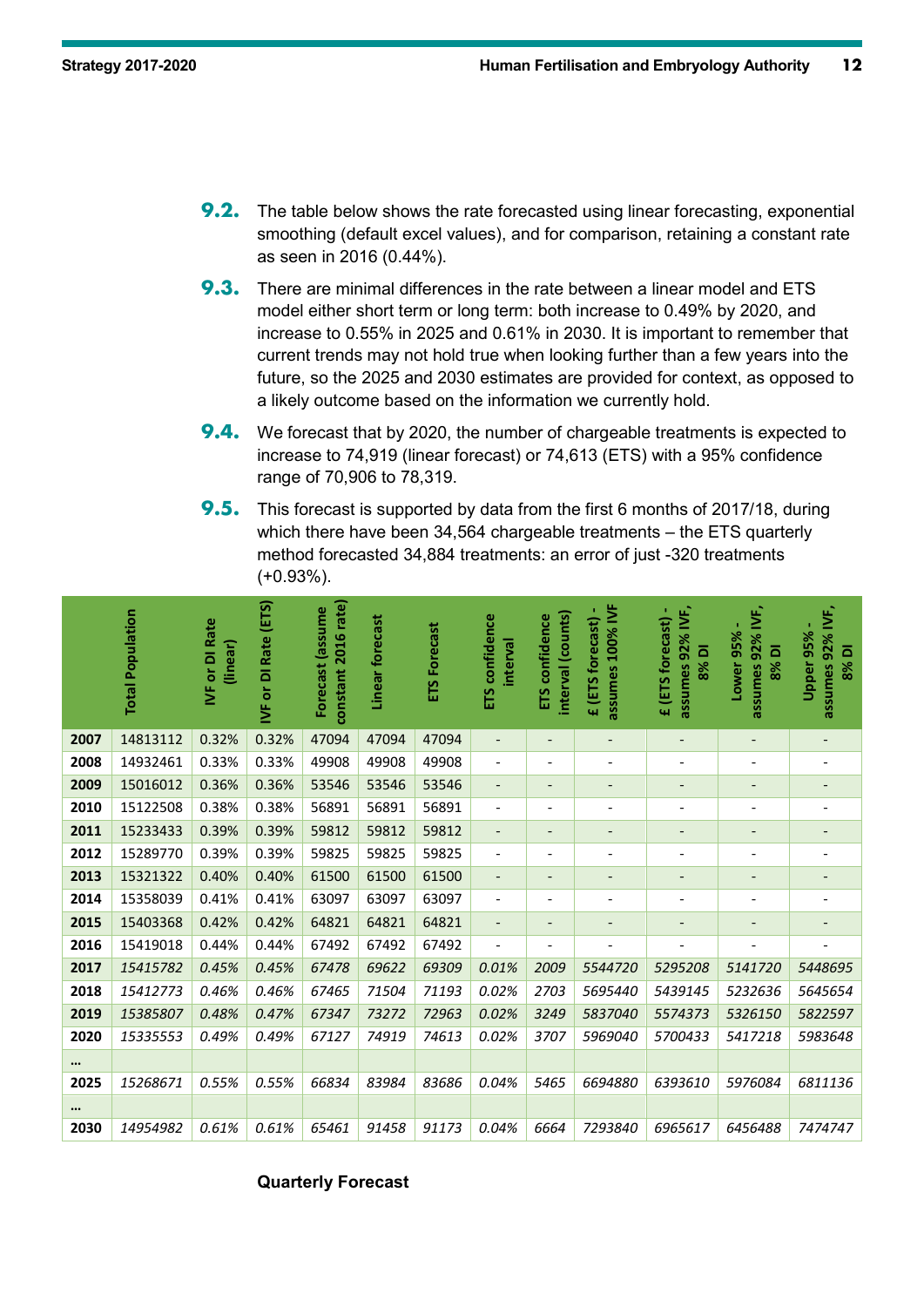- **9.6.** The chart below shows the rate forecasted using both linear regression and exponential smoothing (default excel values). As opposed to the annual forecast shown above, this version will provide information on how income might vary between quarters in the year, potentially allowing for better resource and business planning. We can observe from the chart the differences between the ETS model (which incorporates seasonal variation) and the linear model (which predicts only a straight line).
- **9.7.** In 2020, aggregating each quarter, the projected number of treatments is 74263 (linear forecast) and 74361 (ETS) with a 95% confidence interval range of 71537 to 77185.



Quarterly forecast: number of treatments

#### **Income Forecasts**

**9.8.** The following graph illustrates the increased income that would follow the forecast increase in treatment volumes. In 2016/17, treatment costs per cycle changes, so this may explain the 'bump' in income between 2016 and 2017 which disappears if the 2015/16 costs associated with treatments are used.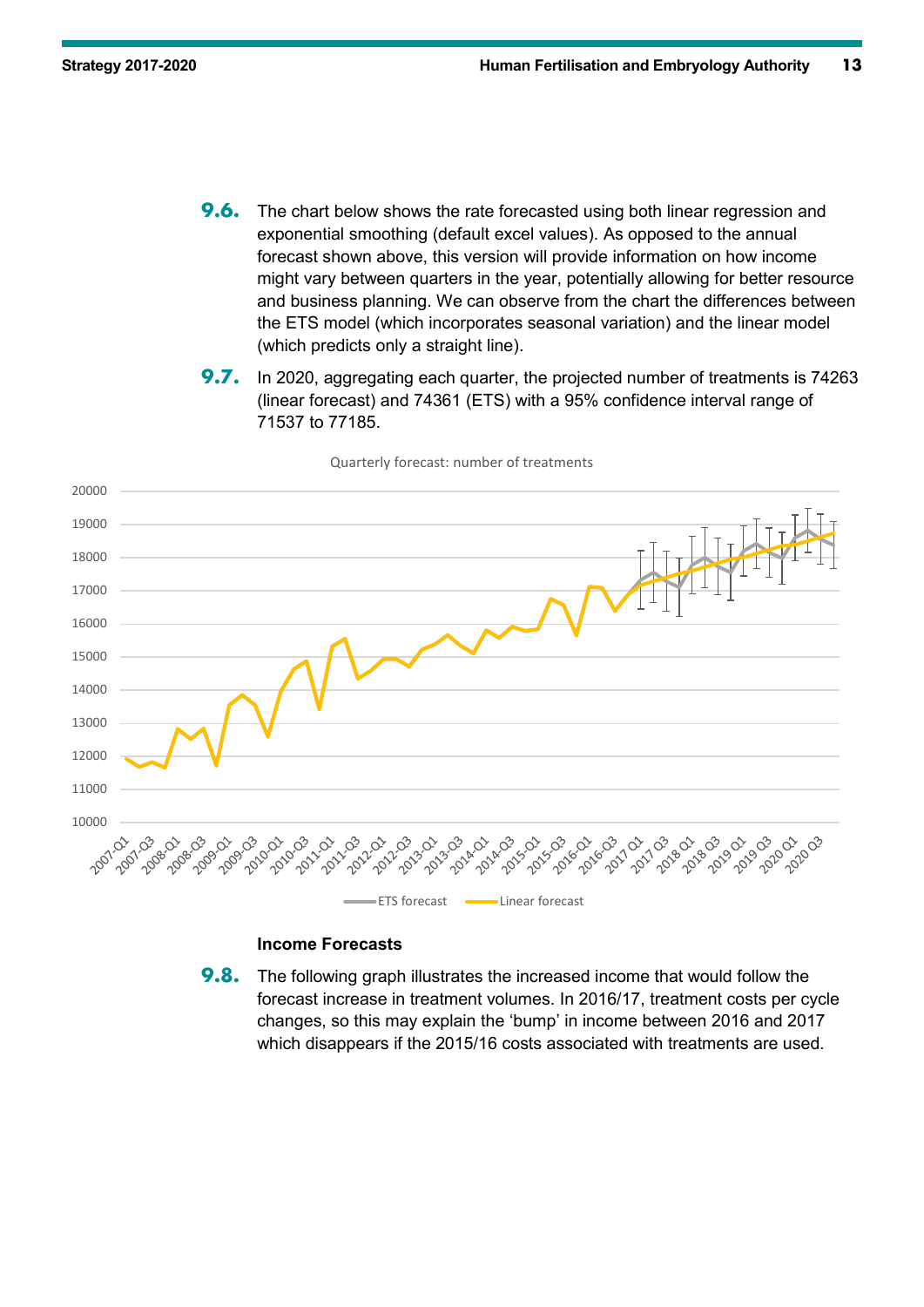

**9.9.** Under our model income is projected to increase from £4,850,819 in 2016 to £5,681,180 by 2020 (aggregated quarterly ETS). Over the first 6 months of this financial year we have seen growth of just over 1%. The table below provides the forecast income for the lower and upper 95% confidence intervals.

|                      | ഗ<br>recast<br>ш<br>Annual<br><u>ō</u> | 8%<br>95%<br>es<br><b>Lower</b><br>นธรย<br>$92\%$ | 8%<br>95%<br>ဖ္ပ<br> <br> <br> <br> <br>Upper<br>92%<br>σ | forecast<br>م<br>سا<br>Quart | 8%<br>95%<br>Φ<br>ower<br>೧೦೮<br>92% | 8%<br>95%<br>စ္ယ<br>$\Box$<br>Upper<br>ທ<br>လ<br>$92\%$ |
|----------------------|----------------------------------------|---------------------------------------------------|-----------------------------------------------------------|------------------------------|--------------------------------------|---------------------------------------------------------|
| 2016                 | 4,850,819                              |                                                   |                                                           | 4,850,819                    |                                      |                                                         |
| 2017                 | 5,295,208                              | 5, 141, 720                                       | 5,448,695                                                 | 5,292,686                    | 5,018,945                            | 5,566,428                                               |
| 2018                 | 5,439,145                              | 5,232,636                                         | 5,645,654                                                 | 5,430,588                    | 5, 164, 258                          | 5,696,919                                               |
| 2019                 | 5,574,373                              | 5,326,150                                         | 5,822,597                                                 | 5,559,475                    | 5,328,289                            | 5,790,662                                               |
| 2020                 | 5,700,433                              | 5,417,218                                         | 5,983,648                                                 | 5,681,180                    | 5,465,427                            | 5,896,934                                               |
| $\sim 0.1$           |                                        |                                                   |                                                           |                              |                                      |                                                         |
| 2025                 | 6,393,610                              | 5,976,084                                         | 6,811,136                                                 |                              |                                      |                                                         |
| $\sim$ $\sim$ $\sim$ |                                        |                                                   |                                                           |                              |                                      |                                                         |
| 2030                 | 6,965,617                              | 6,456,488                                         | 7,474,747                                                 |                              |                                      |                                                         |

**9.10.** Taking the lower 95% interval, we would still see growth of c£90k each year through to 2020 (based on 2016/17 outturn). Although very early the increase we have seen in the first 6 months of this financial year is very similar to this estimate: using the quarterly estimates, income in the first 6 months of 2017/18 has been £2,668,730, compared to a quarterly forecast of £2,665,138 (an error of £3,592, or -0.13%). The income is within the confidence interval of £2,527,770 to £2,802,505.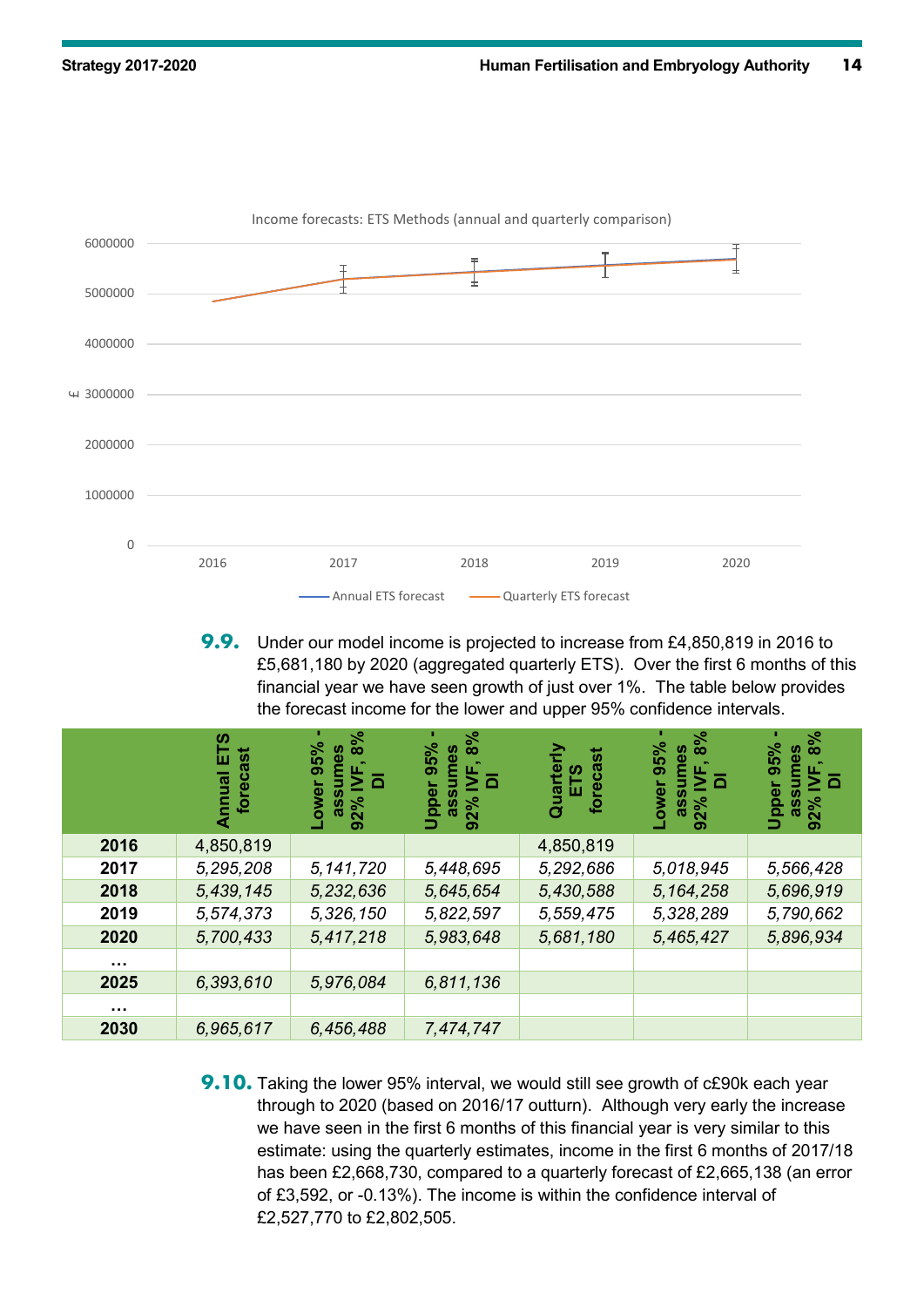## **10. Summary of forecasts**

- Both linear forecasting and exponential smoothing methods forecast increases in the number of chargeable treatments, based on historic patterns to date
- By 2020, both linear forecasting and ETS suggest the number of treatments will increase from 67492 in 2016 to between 70906 and 78319.
- Treatment income is likely to range between £5,454,427 and £5,896,934 by 2020, with the lower estimate for growth still providing an annual increase in income of c2% per annum.
- The forecasting methods are intentionally simplistic to account for this early exploratory work which will inform whether we invest further resources into developing more advanced models.

### **11. Next steps**

- **11.1.** It is important to note that forecasting isn't an exact science, but if done correctly, can predict with some accuracy the trends that tend to occur when dealing with volatile metrics such as treatment activity.
- **11.2.** This report provides evidence for the factors which affect treatment and income activity across the fertility sector, in a way not previously analysed. It highlights the seasonal pattern across the year, and that the growth in treatment rates (per capita) vary by region and age band.
- **11.3.** The combined impact of the factors discussed in this document indicate a likely increase in demand for fertility treatment and therefore chargeable activity over the next 5 years. More advanced modelling, accounting for differing trends within these factor levels could provide more sophisticated forecasts, but as the current model in the first 6 months of 2017/18 is accurate to within 99.8%, there is an open question as to what additional value this would bring. However, we are keen to add further ONS data, relating to the upward trend in the age of first live birth for the UK population, which is also likely to demonstrate a correlation with the growth in treatment over the past 10 years.
- **11.4.** Our work to date has considered the data in terms of demand, we are yet to consider the impact of supply and policy in relation to how that base demand translates through to activity. In such a rapidly developing sector we must consider the possible impact that national policy changes may have on patterns of activity (e.g. NHS commissioning decisions) as well the potential impact of price and those seeking treatment abroad. In short, increased demand may not necessarily lead to increased activity if barriers to access increase alongside.
- **11.5.** We will look to test the validity of this model on our emerging 2017 data to determine if the results from the analysis provide realistic estimates of activity and income.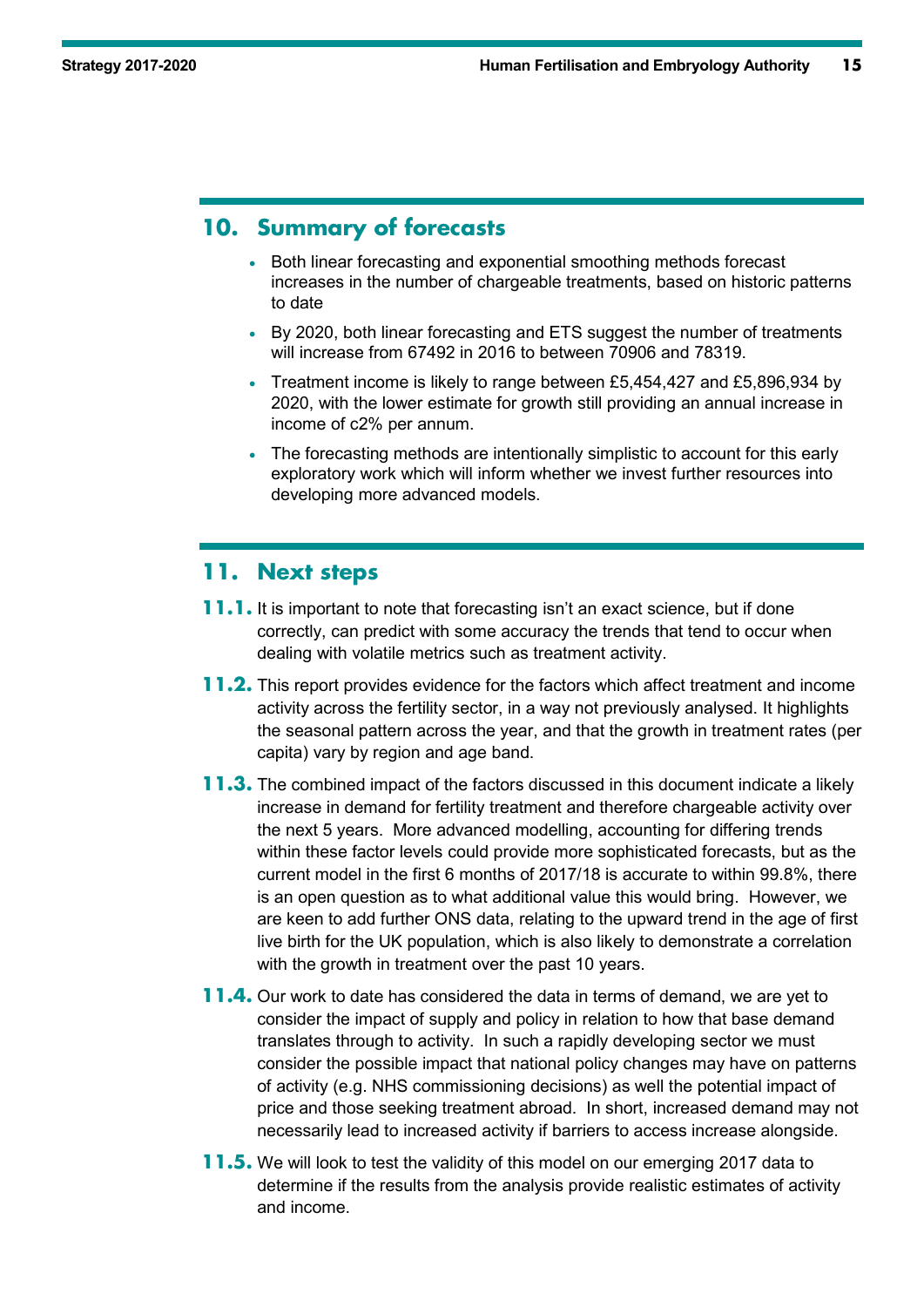**11.6.** In terms of fee changes we propose keeping fees for 2018/19 unchanged. The sector appreciates stability in terms of our fees and the information presently at hand does not indicate we could reduce our fees materially for 2018/19 based on forecast increased activity. We propose to bring a further update to the Authority in mid-2018, which will allow us to combine our improved income forecast model with a three-year financial plan and a proposal for future fees from April 2019.